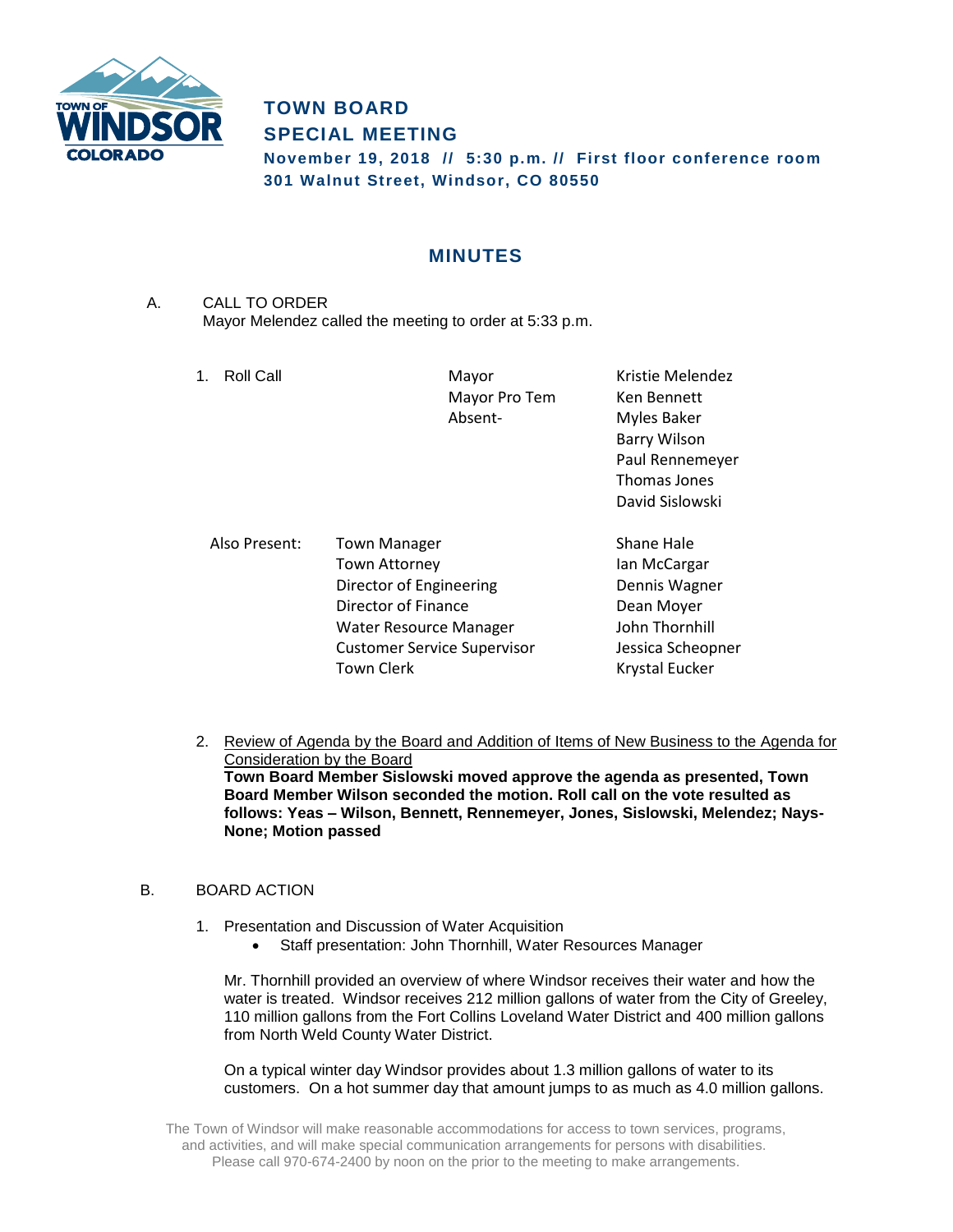On average, a household in Windsor uses 0.25 ac-ft (81,500 gallons) per year inside the home. Irrigation adds another 0.25 ac-ft to the annual water usage. Windsor's projected potable water demand at build-out of its Growth Management Area is 12,500 ac-ft. With typical water losses at the treatment plant and transmission lines, the total raw water requirement will be 15,800 ac-ft. Water rights currently owned by the town yield 4,000 ac-ft in a normal year.

Much of the land in Windsor's Growth Management Area is or was used for irrigated agriculture and as it urbanizes the historical agriculture water rights can continue to be used to irrigate lawns, trees and shrubs. The town has an ordinance that requires a secondary non-potable water system within those new developments. For approximately the past 20 years most new residential developments in Windsor have included a nonpotable water system. This has made significant difference in potable water demand. The non-potable system is typically owned and operated by either a Metropolitan District or Homeowners Association.

Most of the potable water coming out of Windsor faucets starts as raw water on the other side of the continental divide in the Upper Colorado River Basin. It is collected and conveyed through an elaborate system of reservoirs, trans-mountain tunnel, canals and pipelines that were built under the name Colorado Big Thompson (CBT) Project.

There are 310,000 acre-foot units in the CBT system. Windsor currently owns 3,859 acre-foot units. Windsor also owns 489.75 shares in the North Poudre Irrigation Company and as a result has rights to an additional 1,959 units of CBT water through that company.

The price in 2018 is currently around \$36,000/unit. In Windsor, the cash in lieu price for a single family home with a non-potable water supply for irrigation is \$6,877. For a home without a non-potable supply, the cost is \$13,754. Windsor's policy for raw water dedication states that 50% of the homes supply has to be raw water, while the remaining 50% dedication can be cash-in-lieu. Windsor currently only accepts C-BT and NPIC water for dedication.

In 2009, the Town of Windsor worked with Clearview Solutions on a Water Master Plan. Key componets from that Water Master Plan include:

- Concern with "on-dimensional" water supply
- Focused plan for water acquisition
- Review water dedication policy
- NISP participation level
- Alternatives to funding for NISP
- Identify target water portfolio

The goal of the Plan is to provide the Town's decision makers with the information needed to make sound decisions associated with its water portfolio to best position the Town for its future.

The Town of Windsor's current treatable water supply includes:

- Colorado Big Thompson 3,859 Units
	- $\circ$  Average Yield = 2,701 AF
	- $\circ$  Firm Yield = 1.930 AF
	- $\circ$  Planning Yield = 2,315 AF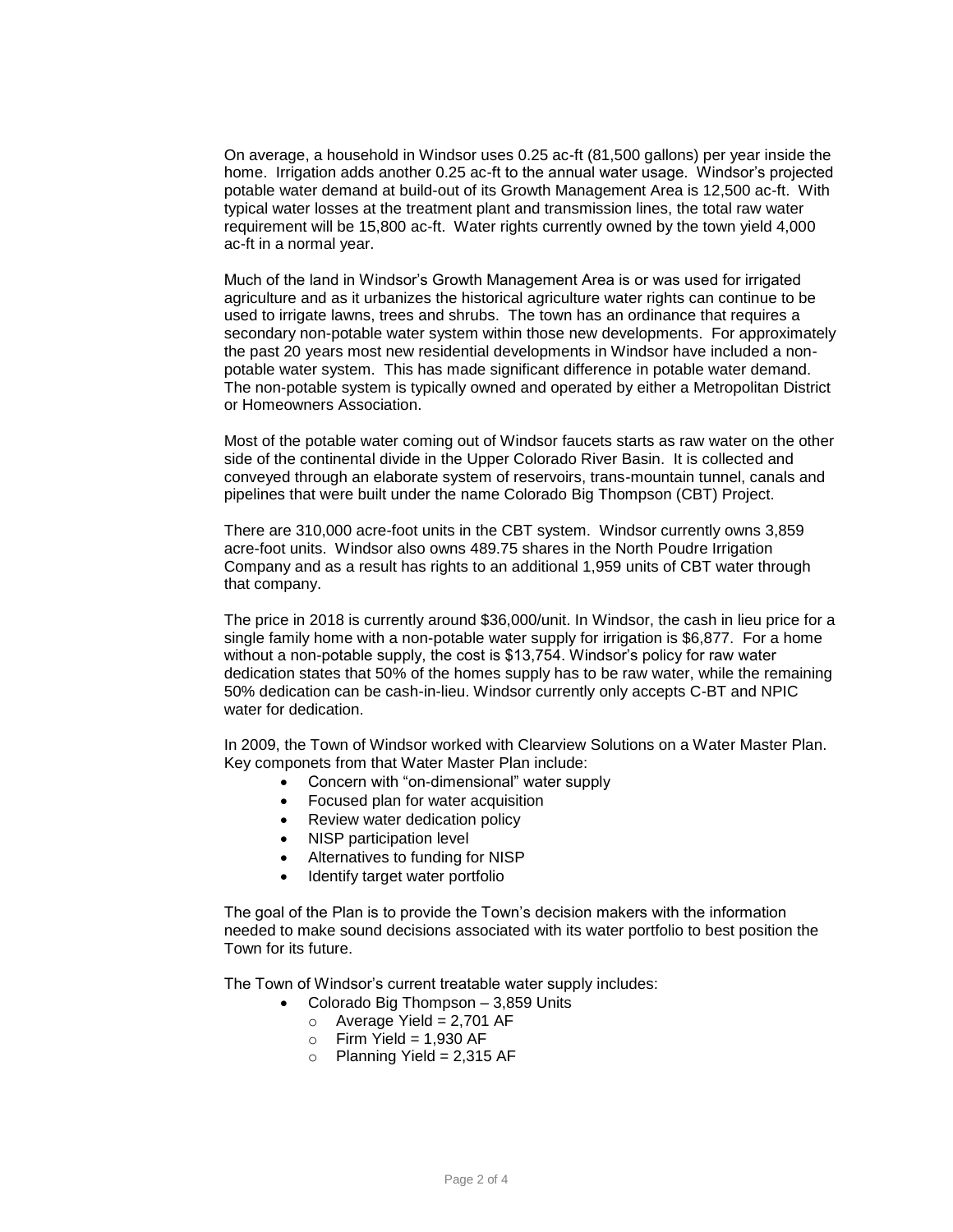- North Poudre Irrigation Company 489.75 Shares (1,959 CBT Units)  $\circ$  Average Yield = 1.371 AF
	- $\circ$  Firm Yield = 980 AF
	- $\circ$  Planning Yield = 1,175 AF

Windsor's Comprehensive Plan projects 102,000 residents at build out which would put Windsor's water demand at 12,543 AF. Future potable demand number does not include the 26% shrinkage rate (system losses =  $9%$  and/or surcharge =  $17%$ ) from water treatment providers. The water supply at the plant which includes the 26% shrinkage rate would be 15,803 AF.

In 2009 the water supply was 2,911 AF; assuming participation in NISP would generate 3,300 AF and with the anticipation of CBT acquisition of 861 AF would leave a gap of 8,731 AF remaining.

Recommendations for filling the water supply gap include continuing to acquire as much CBT units as possible and/or North Poudre Water, evaluate Water Supply and Storage Company and the explore the Windy Gap Project.

2. Executive Session. An executive session pursuant to Colorado Revised Statutes § 24-6-402 (4)(e)(I) for the purpose of determining positions relative to matters that may be subject to negotiations; developing strategy for negotiations; and instructing negotiators with respect to water resources. (John Thornhill, Shane Hale) **Town Board Member Rennemeyer moved to go into executive session pursuant to Colorado Revised Statutes § 24-6-402 (4)(e)(I) for the purpose of determining positions relative to matters that may be subject to negotiations; developing strategy for negotiations; and instructing negotiators with respect to water resources; Town Board Member Bennett seconded the motion. Roll call on the vote resulted as follows: Yeas – Wilson, Bennett, Rennemeyer, Jones, Sislowski, Melendez; Nays- None; Motion passed**

Upon a motion duly made, the Town Board returned to the Special Meeting at 7:58 p.m.

The Executive Session was closed and the Town Board returned to the Special Meeting.

Upon returning to the Special Meeting, Mayor Melendez advised that if any participants in the Executive Session believed the session contained any substantial discussion of any matters not included in the motion to convene the Executive Session, or believed any improper action occurred during the Session in violation of the Open Meetings Law; such concerns should now be stated. Hearing none, the Special Meeting resumed at 7:58 p.m.

- 3. Water Rates Presentation
	- Staff presentation: Dean Moyer, Director of Finance

Mr. Moyer informed the Board that historically the annual water rate increases have been passed along to the water users by a weighted average; the increase for 2019 will be